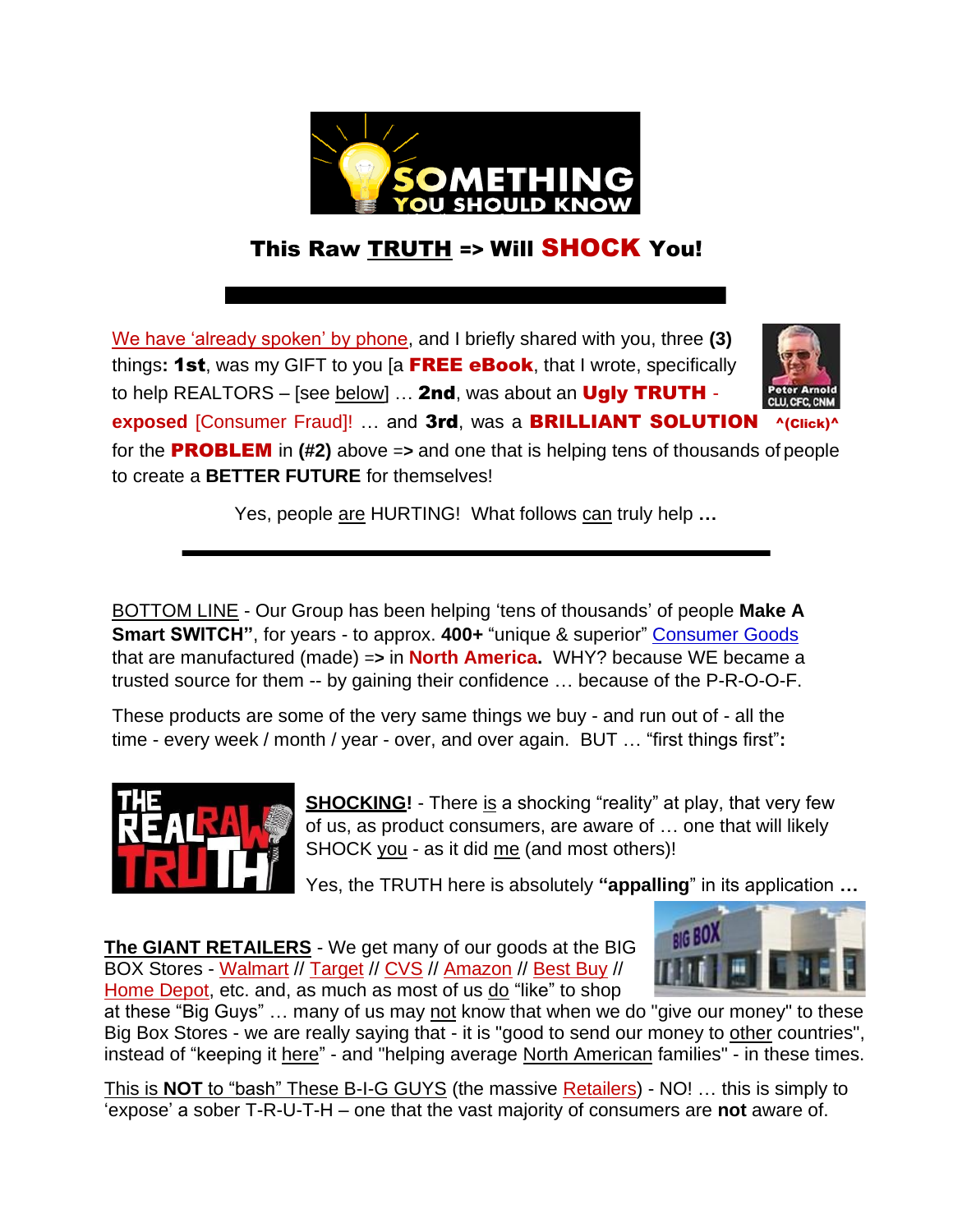

**The (**11**) MANUFACTURERS** - Now … "behind" these BIG BOX Retailers are the product MANUFACTURERS … and, as it turns out =**>** there are "only" **ELEVEN** of these different Manufacturing Conglomerates, that =**>** own **97%** of ALL brands … and these Manufacturers =**>** control virtually ALL the shelf space - ALL the real estate - the advertising - the WORKS! SEE it =**> [Click HERE](https://www.keepandshare.com/doc20/25389/11-cos-converted-pdf-157k?da=y)**!

**PRODUCTS we use:** Make-Up // Sunscreen // Perfume // Baby Powder // for Cleaning // Plastic Water Bottles // Cookware // Air Fresheners // Spray Cleaners (Clorox - Fantastik -Febreze - Formula 409 - Easy-Off - Lysol - Mr. Clean - Spic & Span) // Body Wash // Bug Repellent // Deodorant // Candles // Dental Floss - on, and on)! Now look at THIS**:**

**CONTROL** - and WE "pay" for all this, because in essence, these B-I-G Manufacturing Giants - they CONTROL us! These are companies like - **Procter & Gamble** // **Johnson & Johnson** // **Lever Bros** // **Merck** // **Pfizer** // etc, - who "lace" innocent consumers with**:**

**[TOXIC Chemicals!](http://safemarkets.org/assets/media/images/Documents/Hazardous%20Hundred%20List.pdf)** - such as -.Formaldehyde-releasers // Parabens // Asbestos // BPA // Diethyl Phthalate (DEP) // Pesticides // Polycyclic musks // Mercury // Quaternium-15 // Tagates.// Triclosan // 1,4 Dioxaneh, etc.

**RESULT?** - Many od these "poisons" have been inked to**:** *hormone disruption* - *birth defects* - *diabetes* - *obesity* - *heart disease* - *certain cancers* … *and much M-O-R-E!*

**CHOICES?** - So, you and I walk into any BIG BOX Store - thinking we have all of these many "different" choices … yet, it all winds back to these **(**11**)** Multi-National, globally influential, MANUFACTURING CONGLOMERATES! Truthfully - we really do NOT have a lot of "choice" at all. Let's dig "deeper" on this - - -

**OWNERSHIP?** - Now, "behind" these Manufacturers (all of which are PUBLIC companies) =**>** the question is - who actually OWNS them (the shareholders)?

Well, the major stockholders, in most of them (and this is public info) are => Blackrock // Vanguard // State Street. So, the DOLLARS that we spend at these Big Box Stores - and Manufacturers - actually go to a very SMALL handful of BILLIONAIRES. So, basically - it is the BIG Guys **-vs-** the LITTLE Guys - like you and me. Now, note THIS**:**



Average **WORKERS**, globally (the "little guys") lost **\$3.7 TRILLION** in "wages" during the COVID PANDEMIC (women, and Gen Z, suffering the "biggest" losses) - "earnings" lost - due to Small Businesses "closing" // "layoffs" // etc ...

Whereas - during this exact same period - **BILLIONAIRES**, globally, made **\$3.9 TRILLION** =**>** an exact TRANSFER OF WEALTH =**>** but, in the WRONG direction! So, those that needed it the "least" (the Billionaires) - took away \$3.9 **T**rillion (with a "**T**") from those that needed it the "most"!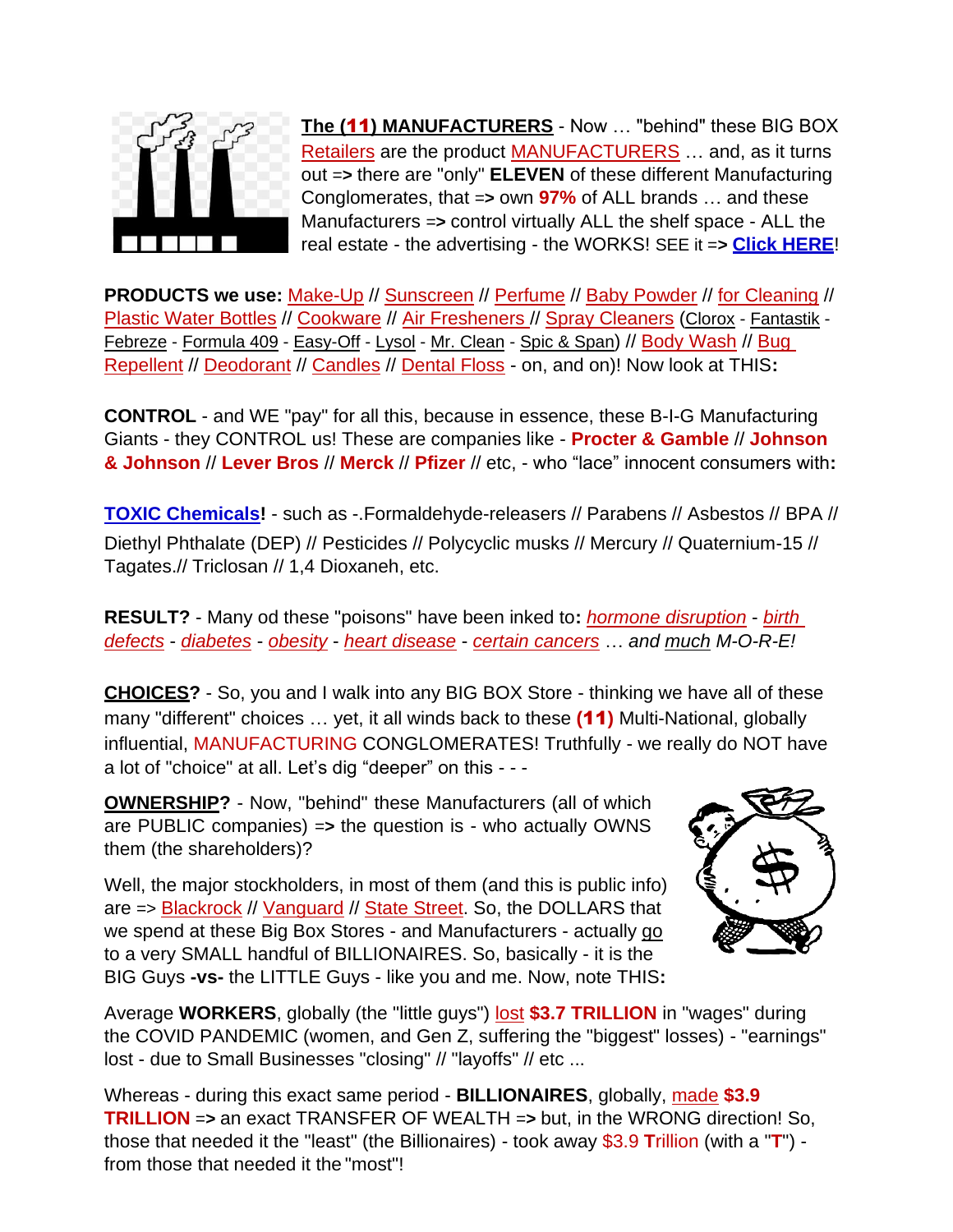

**KILLING Small Businesses!** - YES, we all know what happens when B-I-G BOX Stores come to town -- S-M-A-L-L Businesses are often put OUT of business! Yes, the "evils" of =**> [GOLIATH](https://www.keepandshare.com/doc20/23950/goliath-converted-pdf-268k?da=y)**!

Despite the ravages of **COVID-19** on tens of thousands of Small Businesses, world wide - or, a lack of capital funding - or, poor

marketing practices - the fact is, the **competition** from BIG BOX Stores H.U.R.T. them!

And when this happens, the whole community changes, in part, because the BIG BOX intrusion can - undermine Small Business ENTREPRENEURIALISM - undermine RETAIL WAGES - create a false sense of PROSPERITY. NOT really a 'desired' outcome!



| <b>B-U-T</b>     |  |
|------------------|--|
| <b>IT</b>        |  |
| <b>GETS</b>      |  |
| <b>MUCH</b>      |  |
| <b>WORSE!</b>    |  |
| Ø                |  |
|                  |  |
| <b>SEE</b>       |  |
| <b>THE</b>       |  |
| <b>NUMEROUS</b>  |  |
| L-A-W-S-U-I-T-S! |  |
|                  |  |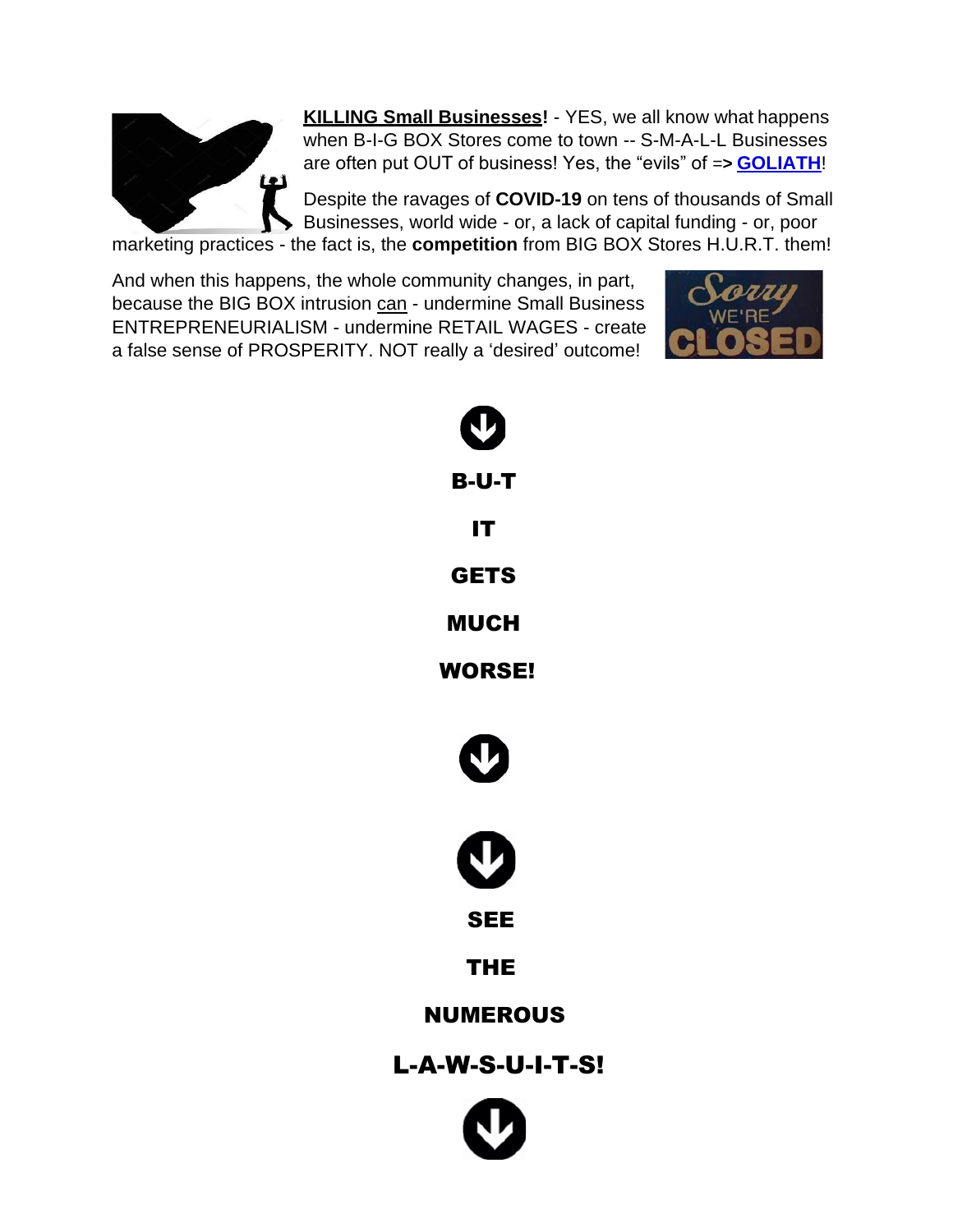

**LAWSUITS!** - All we have to do is GOOGLE it, and we will quickly learn there are numerous articles on =**>** RECALLS & FINES! =**>** on Product Liability LAWSUITS! To see "more" on this >>> **[Click HERE](https://www.keepandshare.com/doc20/23046/dangers-converted-pdf-520k?da=y)**!

And these are real stories - about real people - just like you and me, that drink and eat these UNhealthy, UNsafe products - or somehow

get it on their/our skin, or in their/our eyes =**>** because of "product MANUFACTURERS"!

**Our KIDS!** - In many cases it's our CHILDREN who get hurt - because they too, get into this TOXIC stuff. In a lot of cases, the damage becomes "permanent" - and sometimes, these children even LOSE THEIR LIFE! And - this is all part of the "negligent business model" of these careless Manufacturing Conglomerates!

WARNINGS! - Kids don't READ! Look at the Warning Label on a product like **CLOROX**!

**Cheaper to Just 'PAY OUT'?** - So, what they figured out is =**>** it was simply making more "financial sense" TO PAY **\$\$\$ OUT** when our kids get hurt - than it does =**>** to make SAFE PRODUCTS! WOW!

They certainly DO "know how" to make safe products - but then, the "ingredients are more expensive" for that safety =**>** so guess what???



**Their PROFITS** get hit! It's all about the M-O-N-E-Y - period - period! It is a very DIRTY business secret ... but =**>** it gets even WORSE! **...**



**It's Built Right INTO The Pricing!** - Every time you and I "buy" one of their products - like say, when we buy a jug of TIDE - a nickel, or a dime, or two cents (don't know how much exactly, but "some part" of that purchase price) =**>** actually goes into a **"fund" - to P-A-Y for** their **LEGAL DEFENSE** costs - every time one of their [numerous!] **LAWSUITS** occurs!

In other words, WE are (indirectly) paying **for** their need to "cover" the NEGLIGENCE Litigations they face! It's very convoluted - again, it's their "dirty little secret"!

So, it is "truly" a **DAVID & GOLIATH** situation here - between OUR Manufacturer … of Clean / Safe / Healthy products … and all those GIANT MANUFACTURERS -- who are "wealthy" -- and could truly, CARE LESS about this!! See DETAILS! >>>>>>>> **[CLICK HERE](https://www.keepandshare.com/doc20/23987/alert-converted-pdf-194k?da=y)**!



**[[**IMPORTANT! - There will be **many** Goods & Services 'needed' [from **some** BIG BOX Stores, "including" Walmart, etc] - that our Store does NOT carry (i.e. stoves - fridges - furniture - toys electronics - clothing - etc), BUT, we can help you there, too! - with a **Retail PARTNERS** option =**>** of over **1,000** 'OUTSIDE' Stores – again, "including" Walmart , etc- [and all Online!] - bringing EXTRA Rewards & BENEFITS for YOU [with its **MBNA** C. Card] => via its [M](https://www.keepandshare.com/doc20/24633/mktpl-retail-converted-pdf-518k?da=y)[ARKETPLACE](https://www.keepandshare.com/doc20/24633/mktpl-retail-converted-pdf-518k?da=y)**!]]**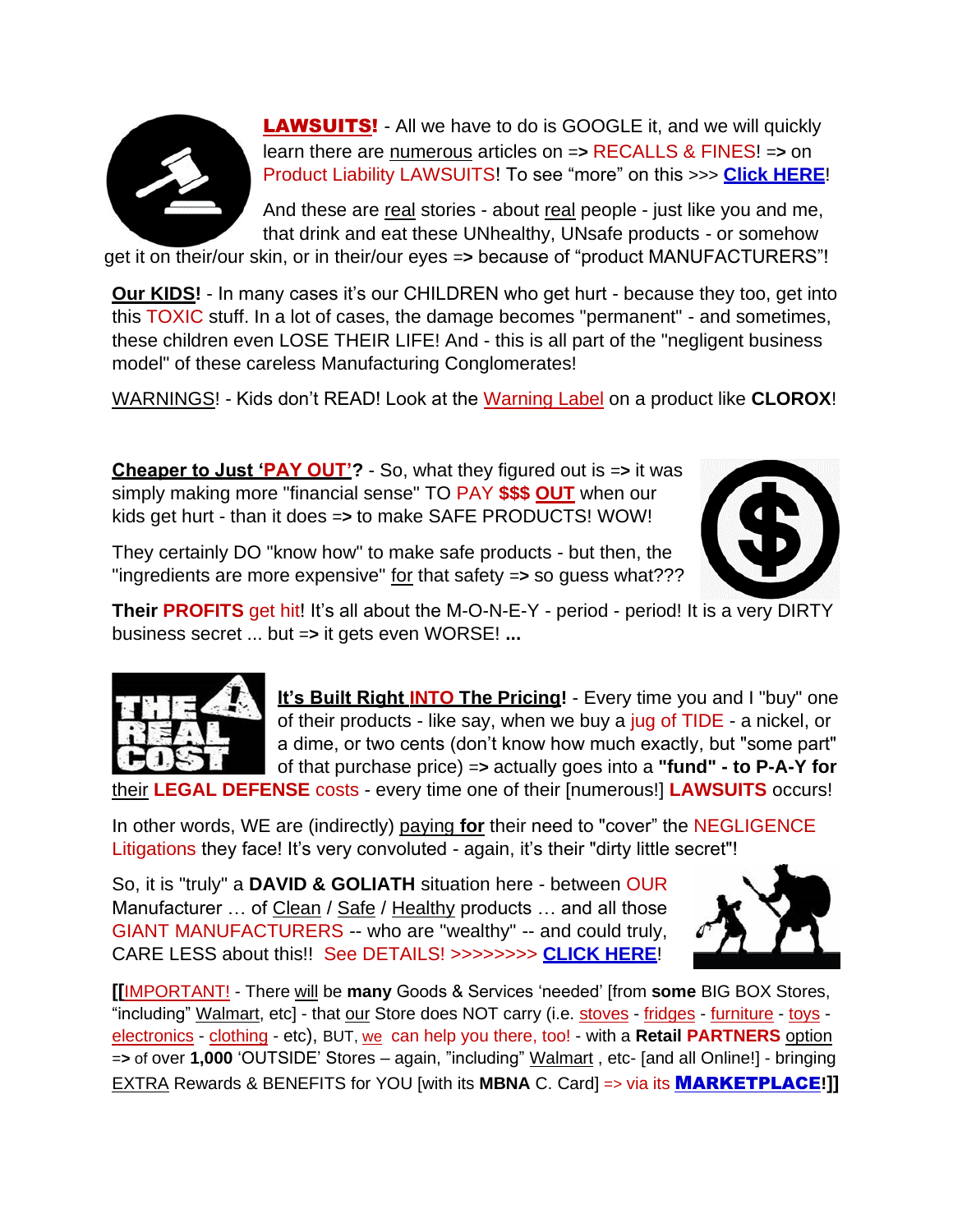

SWITCH - In any event, WE decided to "**switch**" over, and our **Switch TEAM** found an exceptional MANUFACTURER - located in the USA … that "effectively competes" with these massive BIG BOX conglomerates, head-to-head, on about **400+** superior [PRODUCTS](https://www.keepandshare.com/doc20/25438/prods-a1-converted-pdf-148k?da=y) … AND, it's completely - out of the mainstream - basically "off the grid".

**A "USA" COMPANY** - It is family owned, with basically everything made "in the USA" -- by 3000+ USA employees -- whose taxes are paid "within" the USA. This outstanding eBiz Enterprise has been in Made in USA



business for over **37 years** now - and they manufacture all of their products themselves.



They have a **FACTORY DIRECT** (**D2C** // a Direct-To-Consumer) "business model" - operating 100% ONLINE, from Home.

This means you buy at WHOLESALE - "directly" from them - and there are NO "middle" people! None.

This **D2C** company manufactures all of its OWN products - but it completely avoids all stores, all advertisers, and all middlemen - relying instead - strictly on "word-of-mouth" marketing - from its existing, satisfied, loyal CUSTOMER base [and it's a gigantic one].

**PRINCIPLES** - What we found, first - in this family-owned Factory was =**>** an overwhelming Corporate HONOR, with things done - the RIGHT WAY - for the RIGHT REASONS - to the RIGHT PEOPLE.



They have established a strong CULTURE - one in which, not only their EMPLOYEES - but also, their CONSUMERS - are happy - and therefore =**>** their 37+ year old **D2C eBUSINESS** continues to flourish!



**PRODUCTS** - Then, we found that their (Wellness) Products were - of High QUALITY - of Superior **SAFETY** - of Reasonable PRICING - and with =**>** an "already established" RE-ORDER RATE - of **96%** (unheard of)! Their loyal consumers LOVE their 400+ **[PRODUCT](https://www.keepandshare.com/doc20/25438/prods-a1-converted-pdf-148k?da=y) [Portfolio](https://www.keepandshare.com/doc20/25438/prods-a1-converted-pdf-148k?da=y)**!

Most importantly, they would NEVER, ever risk YOUR health by using "unsafe" ingredients. Further, they have NOT paid out one single penny in "any" type of Product LIABILITY CLAIM … NO LAWSUITS … within their nearly (40) year history!

NEVER.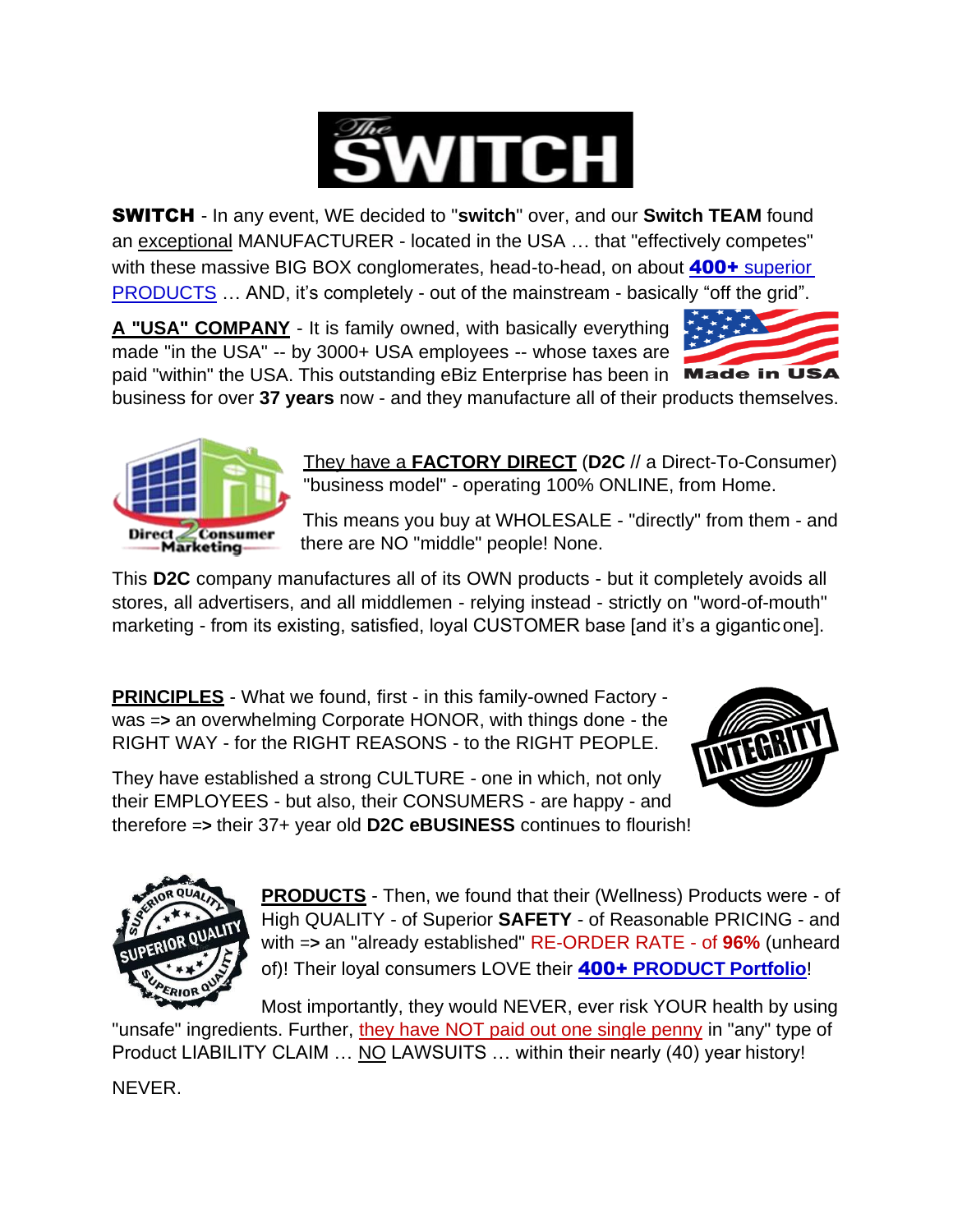**SAVINGS** - By "skipping" the B-I-G BOX Stores -- with all of their heavy COSTS - and instead, going Factory Direct - YOU "**SAVE 60%**"! Yes. This Enterprise puts it all into =**>** BETTER ingredients and far S-A-F-E-R ingredients - and much HEALTHIER ingredients.



So - at the end of the day - you get better, safer, healthier - and superior - **Wellness [PRODUCTS](https://www.keepandshare.com/doc20/25438/prods-a1-converted-pdf-148k?da=y)** - from Online - delivered directly to your front door - for LESS money!



**REFERRALS?** - As the excitement level grows - from "discovering" this extraordinary USA Manufacturer - Happy Consumers DO "quickly tell OTHERS" about it - and when THEY join (and "also" shop) - **Referral REWARDS** are "paid out" to the REFERORS!

**EXTRA INCOME (Residual)?** - We have many thousands of people earning an extra**:** \$500/mo - \$1,000/mo - \$5,000/mo - \$10,000/mo **+**



Home Based - ONLINE - And what's so great about this is =**>** it does NOT INTERFERE with "whatever else" you might be doing, as it can

simply become a '**SIDE HUSTLE** eBusiness' - from getting others to SWITCH STORES!

| <b>EXAMPLES of Stable [RESIDUAL] Monthly Income (taken from STATS - 'Actual' Earnings!)</b>                   |  |
|---------------------------------------------------------------------------------------------------------------|--|
| a) Refer (70) new SHOPPERS (SD) => [high = $$197,000/yr$ ] - [avg = $$75,000/yr$ ] + [Car Bon $$500/mo$ ]     |  |
| b) Refer (115) new SHOPPERS (ED) => [high = $$820,000/yr] - [avg = $180,000/yr] + [Car Bon $1000/mo]$         |  |
| c) Refer (160) new SHOPPERS (ND) => [high = $$1.5$ mill./yr] - [avg = $$470,000$ /yr] + [Car Bon $$1200$ /mo] |  |
| MORE EXAMPLES (\$ approx): Refer (10) = \$2,000/mo -- Refer (40) = \$5,000/mo + [Car Bonuses]                 |  |

SO many people are hungry for additional INCOME, since COVID, and with INFLATION raging (as this is written) - and GAS PRICES soaring - etc, etc! But the wonderful thing here is =**>** such EXTRA Income can be generated AUTOMATICALLY - "while" YOU are yourself, enjoying all of these =**>** better / **safer** / healthier Consumer PRODUCTS -vscontinuing to support =**>** those **(**[11](https://www.keepandshare.com/doc20/25389/11-cos-converted-pdf-157k?da=y)**[\) unsavory CONGLOMERATES](https://www.keepandshare.com/doc20/25389/11-cos-converted-pdf-157k?da=y)**!

**Note** - this [as a SIDE eBIZ] is absolutely NOT an **MLM** // Network Marketing. NO. But, ALL of what you review here WILL be fully explained - IF you decide to JOIN with us!